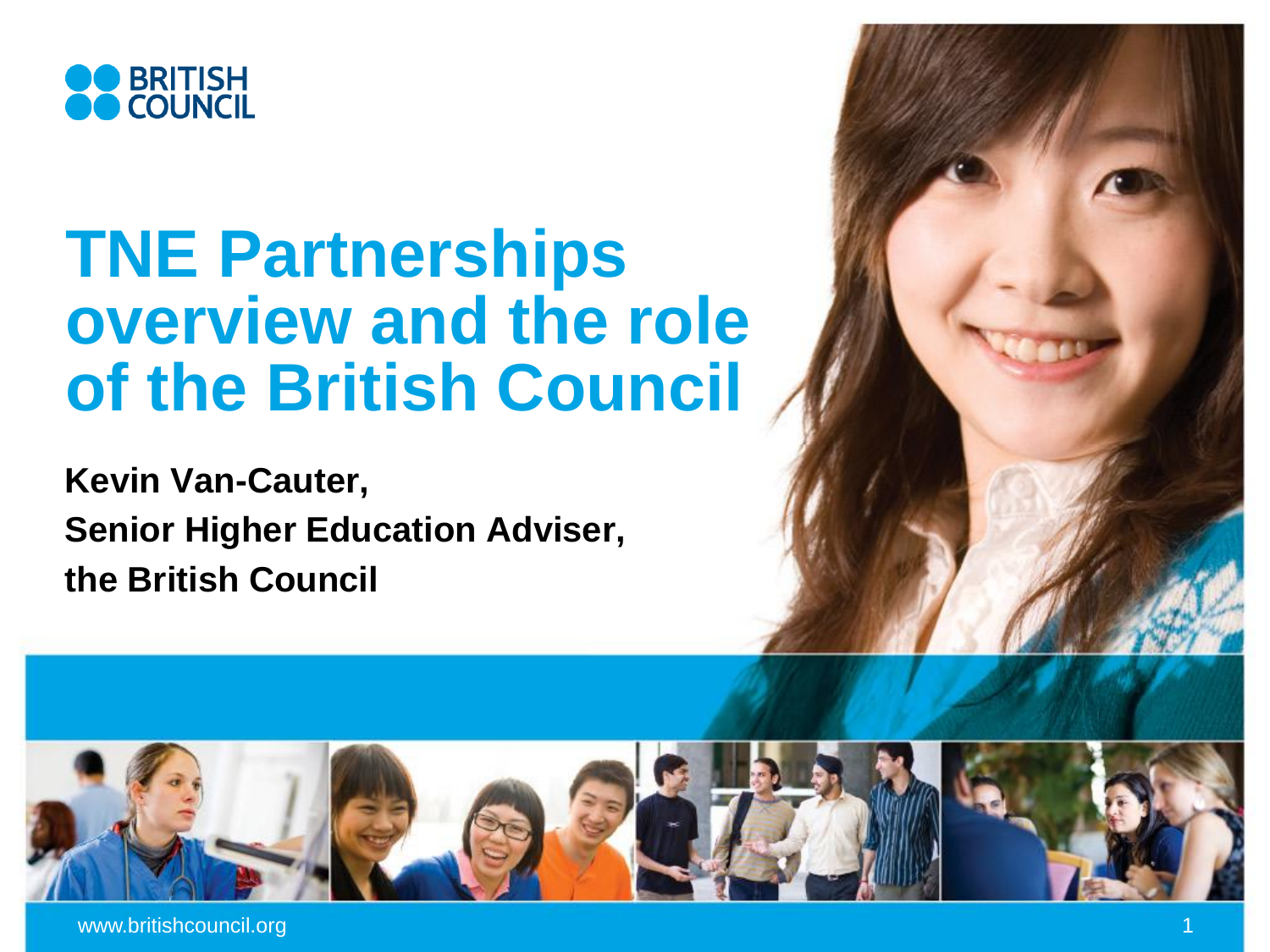# **Context**

- Increasing demand for higher education globally, with challenges of how to fund this at the scale and quality demanded
- Greater role for technology learning any time, anywhere.
- More emphasis on internationalisation, and increasing student and researcher mobility
- Greater emphasis on employability and entrepreneurship of graduates
- Increased competition for international students and challenging trends in numbers for some UK universities
- Uncertainty around the impact of the UK leaving the EU, including the future of Erasmus +
- Universities engaging more with local communities and cities agents of economic development and social change.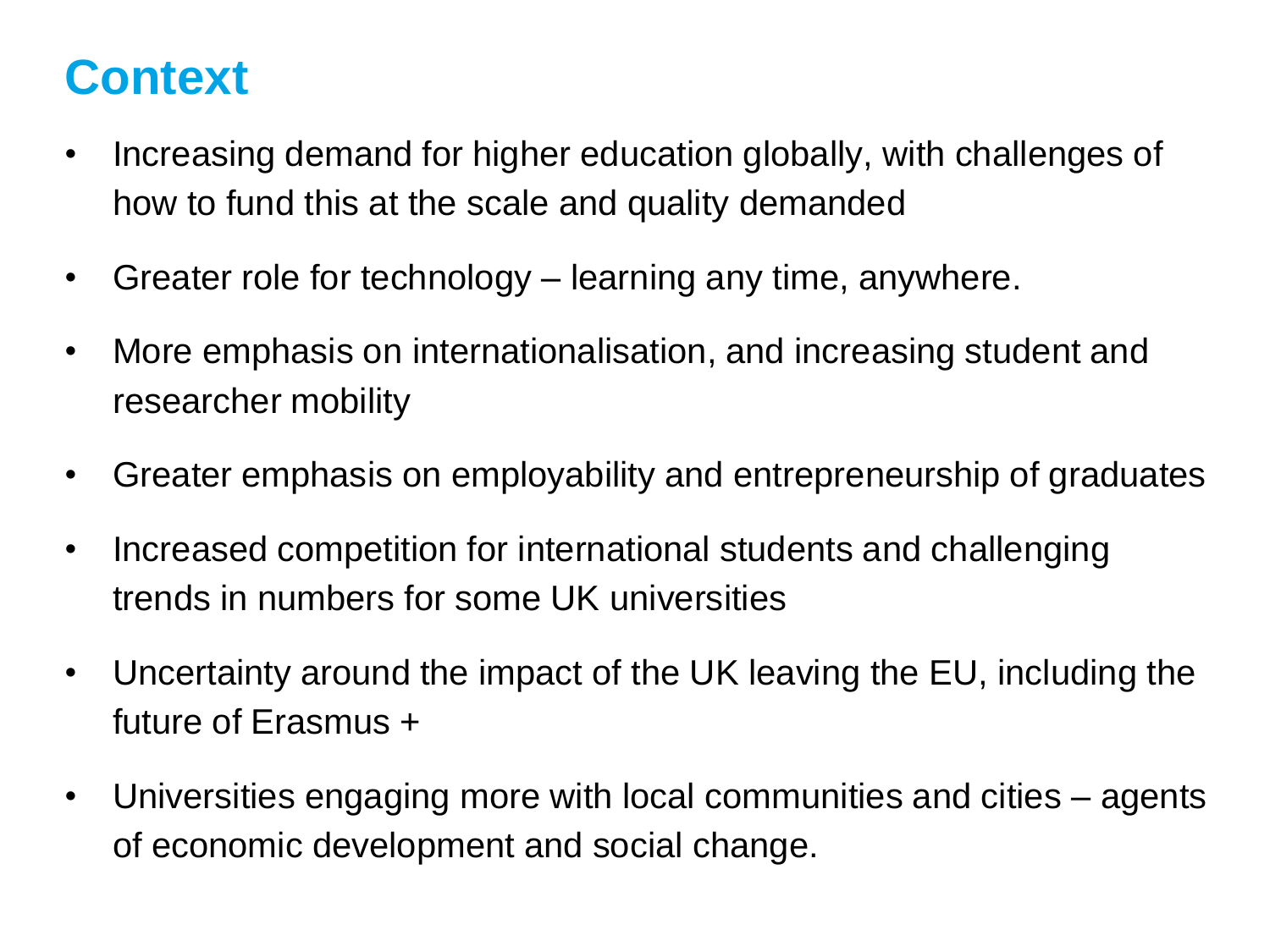# **The Role of the British Council in Higher Education**

- To promote the benefits of internationalisation and support universities) develop and deliver strong international strategies
- To shape, inform and influence HE policy globally through dialogue, sharing information and best practice
- To celebrate the quality, experience and benefits of UK HE and  $\bullet$ support the UK sector in student recruitment [UK & TNE]
- To support the UK sector in creating a range of opportunities through strategic partnerships in study/scholarship/research and related activities
- To support the UK sector in **building/maintaining long-term** collaboration with international partners
- To encourage and support a range of scholarship and mobility  $\bullet$ programmes building connections between the UK and EU countries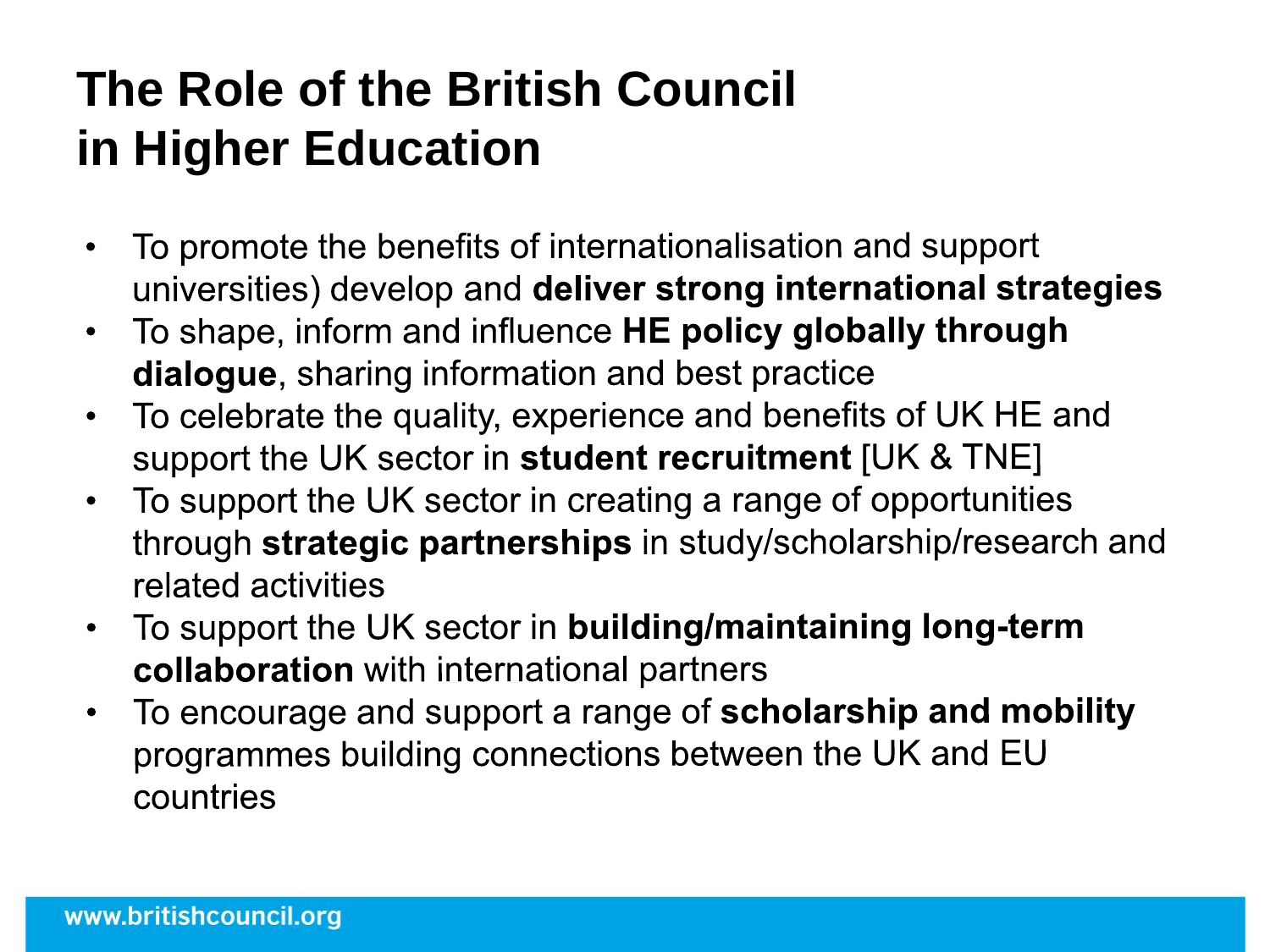# **Definitions of TNE**

All types of higher education study programmes, or sets of courses of study, or educational services (including distance education) in which the learners are located in a different country from the one where the awarding institution is based. Such programmes may […] operate independently of any national education system.

OECD guidelines (2005)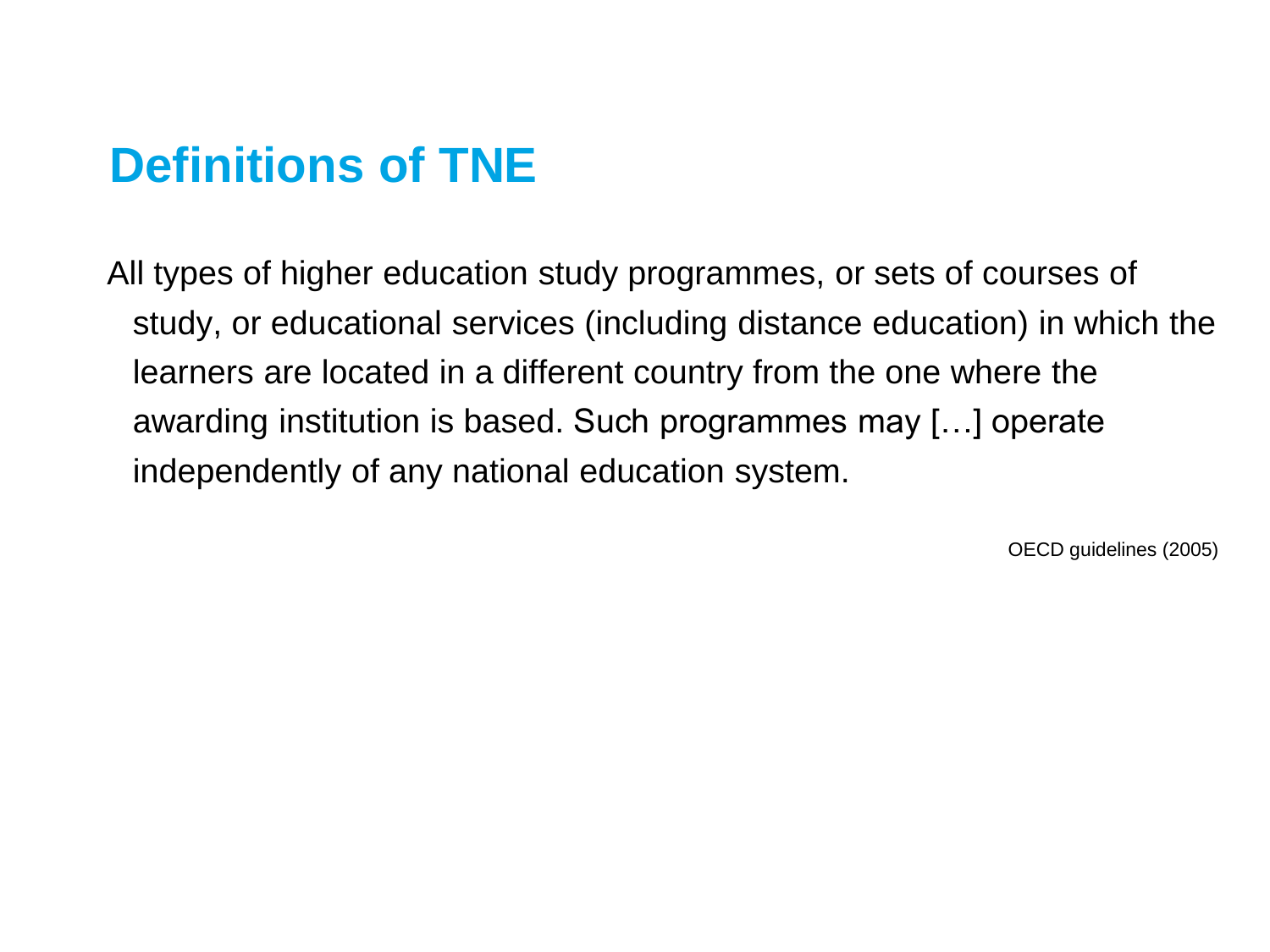# **WHAT DO WE KNOW ABOUT UK TNE?**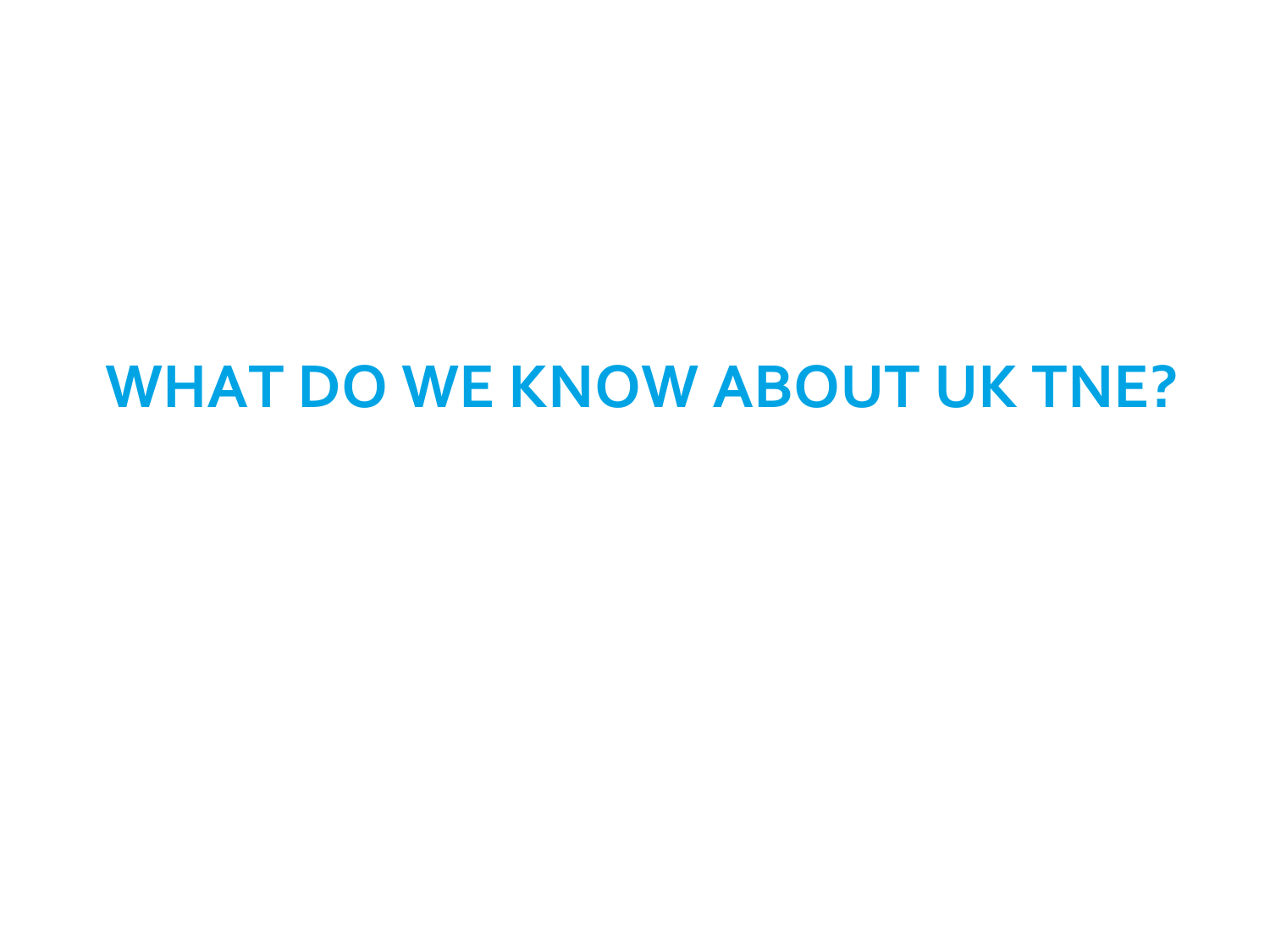**710,010**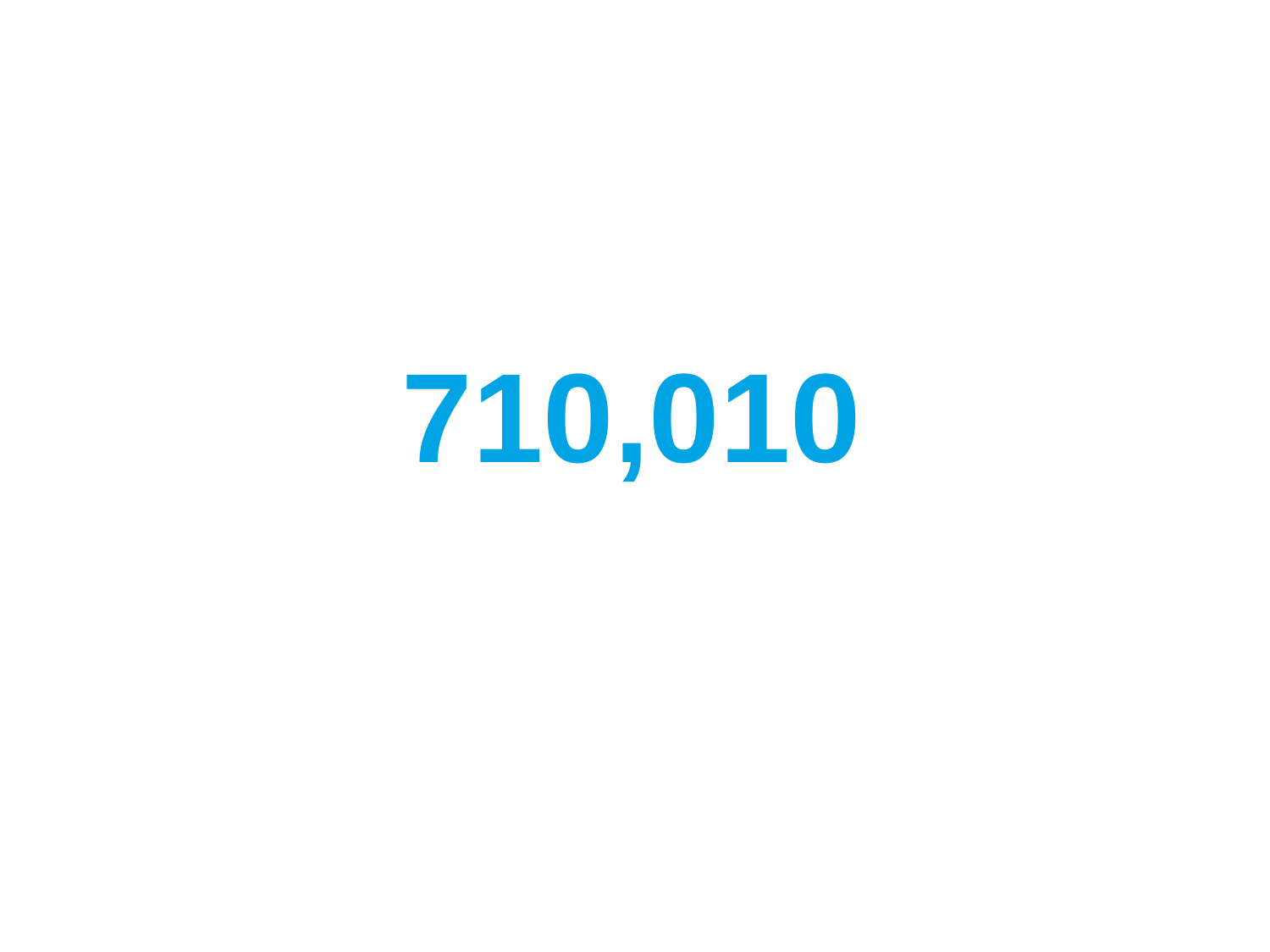#### **There are more students overseas studying towards UK degrees than in the UK** International students in UK and on TNE



#### Source: Analysis based on HESA Student Record and Aggregate Offshore Record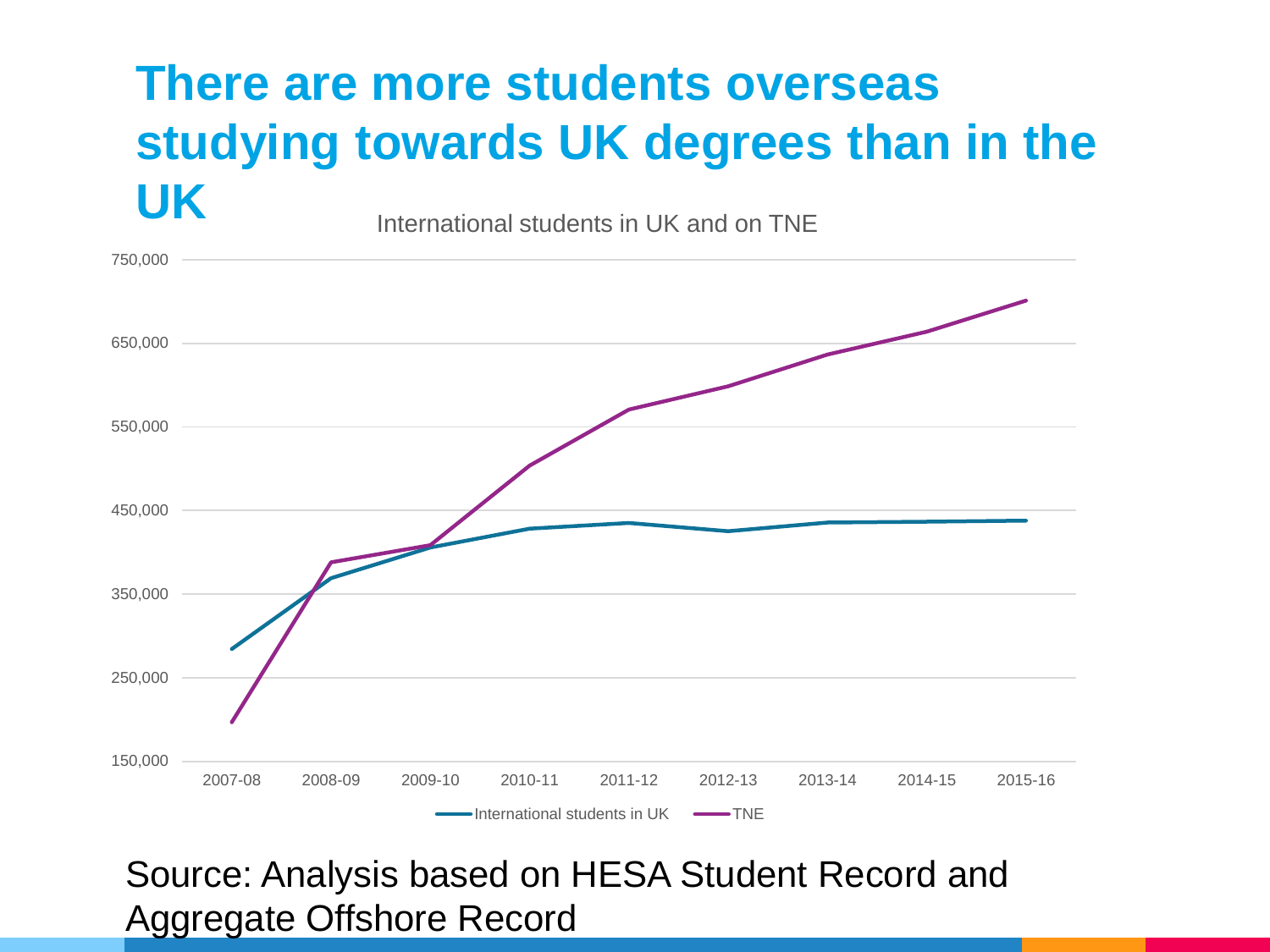# **UK support for TNE**

Government Departments

- Department for Education (responsible for HE)
- Department for International Trade
- Department for Business, Energy & Industrial Strategy

**Agencies** 

- The British Council
- UUKi
- QAA
- JISC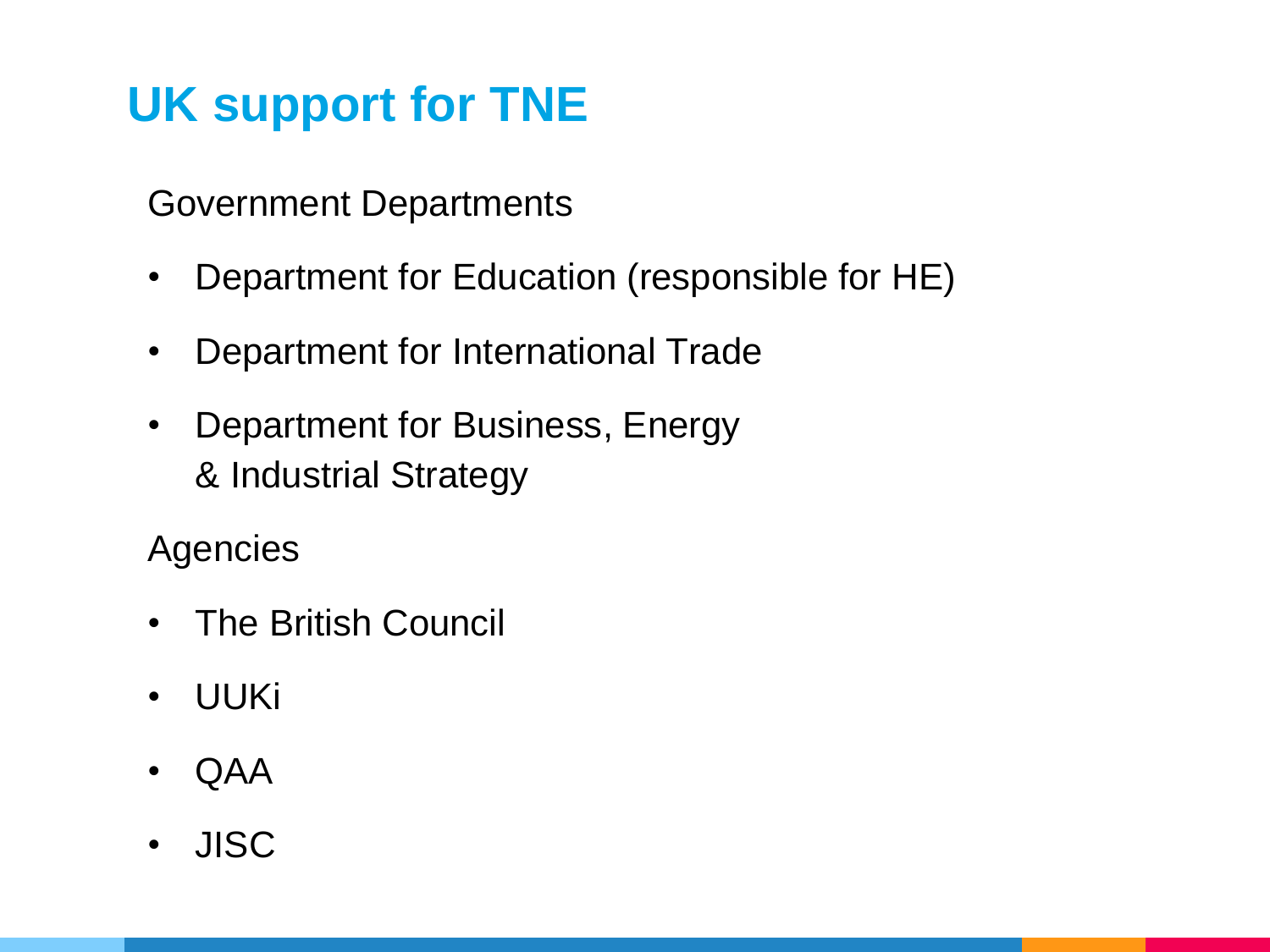#### UK context**OUNCIL**

- Significant falls in international recruitment
- No real consensus on which models of TNE bring most value to UK
- Significant and growing demand
- TNE seen as mitigating risks of falling incoming numbers
- Growth in TNE likely to continue for foreseeable future
- Target emerging middle class.
- TNE as first choice/ highest quality
- Importance of local partners in delivering student experience
- UUKi/HE Global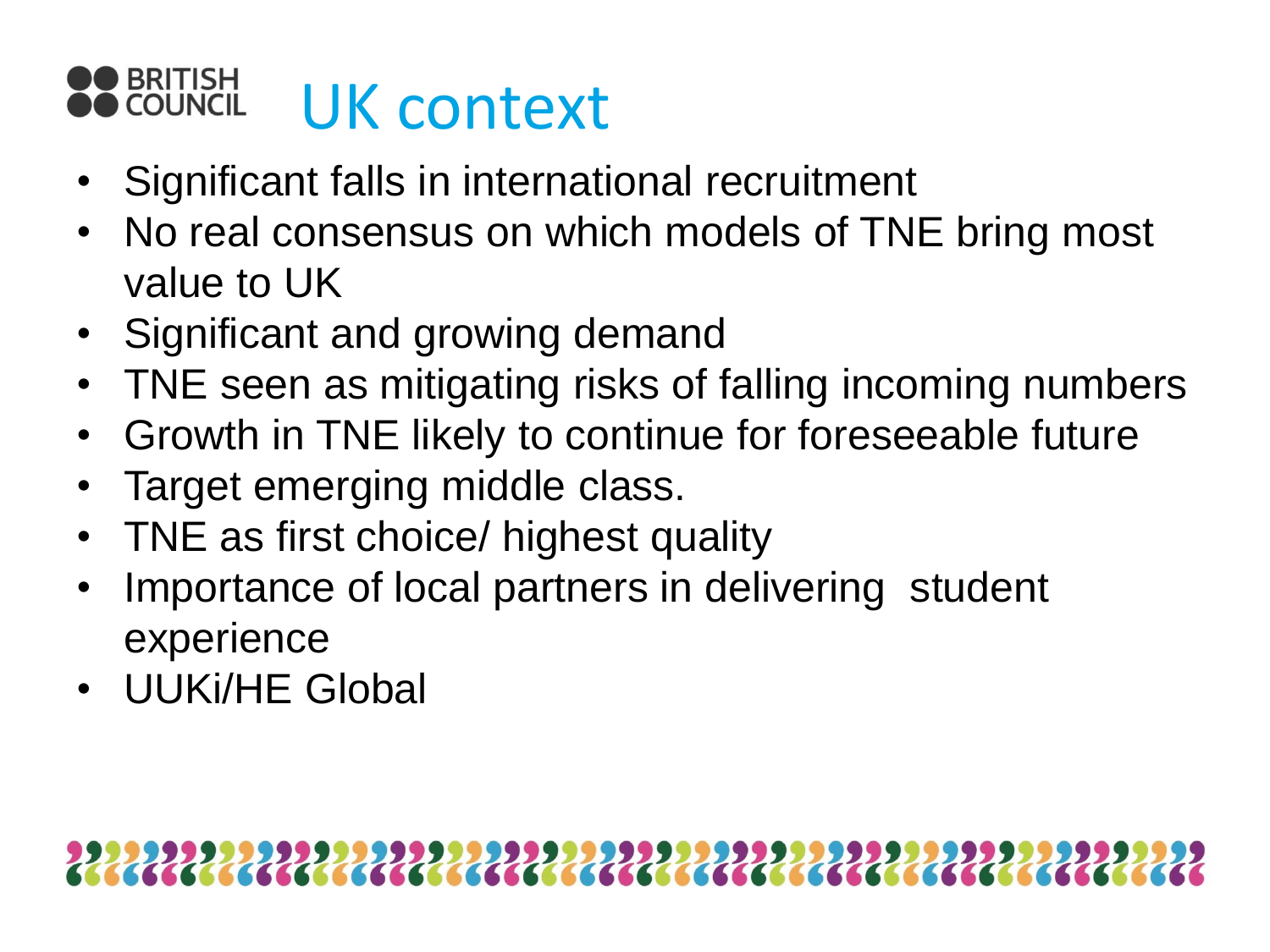# **UK TNE overview**

- Massive growth in TNE programmes
- Increased role in contributing to host countries' national priorities
- Trend towards more 'partnership-led' model
- More research-led universities engaging in TNE
- Developments in host countries are having an impact
- TNE increasingly being seen as a significant priority institutionally, and part of internationalisation strategies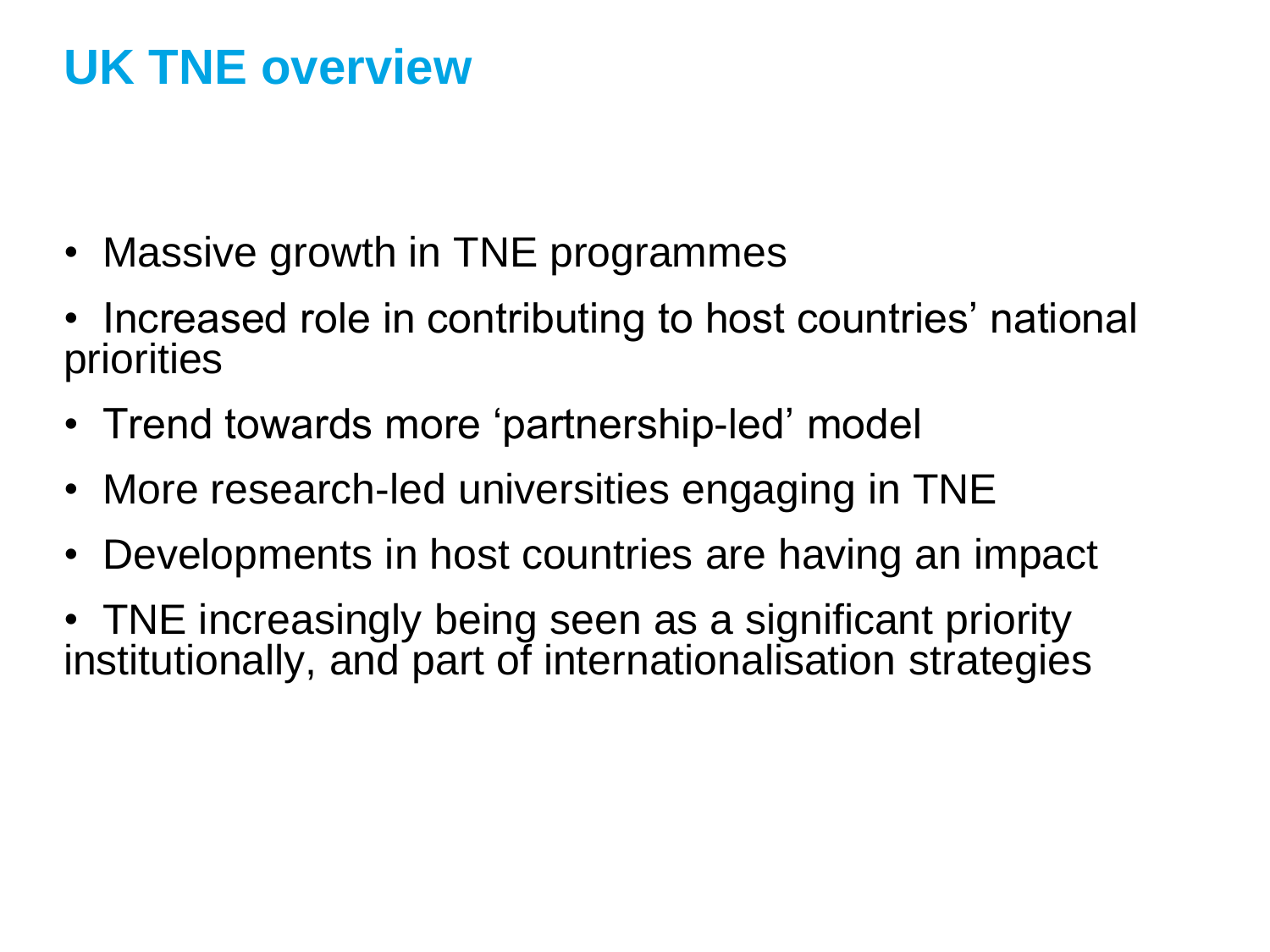#### **THE CHANGING LANDSCAPE…….**

#### **HE**Global

**The Scale and Scope** of UK Higher Education<br>Transnational Education

**June 2016** 



| <b>Rank</b>             | 2015-2016                  | Change from 2014-15 | % of UK HE TNE students in |
|-------------------------|----------------------------|---------------------|----------------------------|
|                         |                            |                     | 2015-16                    |
| $\mathbf{1}$            | Malaysia                   |                     | 14.20%                     |
| $\overline{\mathbf{c}}$ | Singapore                  |                     | 8.20%                      |
|                         | China                      | Up 1 from 4th       | 7.10%                      |
| 4                       | Hong Kong                  | Down 1 from 3rd     | 6.36%                      |
| 5                       | Egypt                      | Up 1 from 6th       | 5.07%                      |
| $\boldsymbol{6}$        | Sri Lanka                  | Up 1 from 7th       | 4.59%                      |
| $\overline{7}$          | Oman                       | Down 2 from 5th     | 4.56%                      |
| 8                       | Greece                     |                     | 3.75%                      |
| $\overline{9}$          | <b>UAE</b>                 |                     | 3.31%                      |
| 10                      | India                      |                     | 2.37%                      |
| 11                      | Saudi Arabia               | Up 2 from 13th      | 2.09%                      |
| 12                      | Nigeria                    |                     | 1.90%                      |
| 13                      | <b>Trinidad and Tobago</b> | Down 2 from 11th    | 1.89%                      |
| 14                      | Kuwait                     | Up 1 from 15th      | 1.88%                      |
| 15                      | Pakistan                   | Up 1 from 16th      | 1.73%                      |
| <b>16</b>               | Switzerland                | Up 2 from 18th      | 1.46%                      |
| 17                      | Germany                    | Down 3 from 14th    | 1.45%                      |
| 18                      | <b>USA</b>                 | Up 1 from 19th      | 1.37%                      |
| 19                      | Ireland                    | Down 2 from 17th    | 1.31%                      |
| 20                      | Canada                     | Up 1 from 21st      | 1.20%                      |

Little change in the top 5 and top 20 countries are similar from 14-15 to 15-16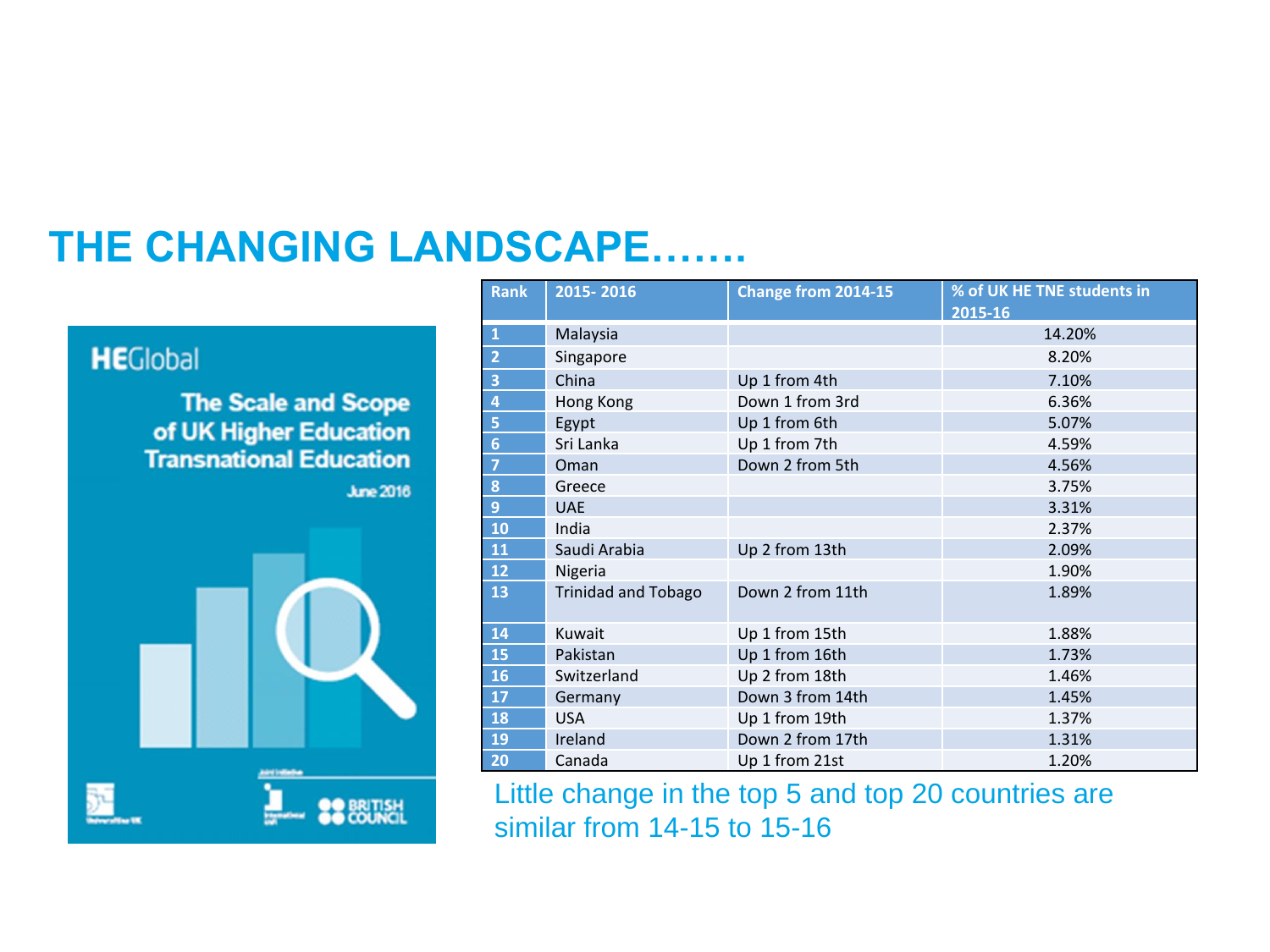### **WHAT DO WE KNOW ABOUT THE SCALE OF UK HE TNE? MAIN REGIONS (PROGRAMMES – 2014/15 SURVEY)**

- Over one quarter of programmes are delivered to students in Asia
- EU accounts for just under a quarter of programmes
- Africa and the Middle East account for 14% and 13% respectively

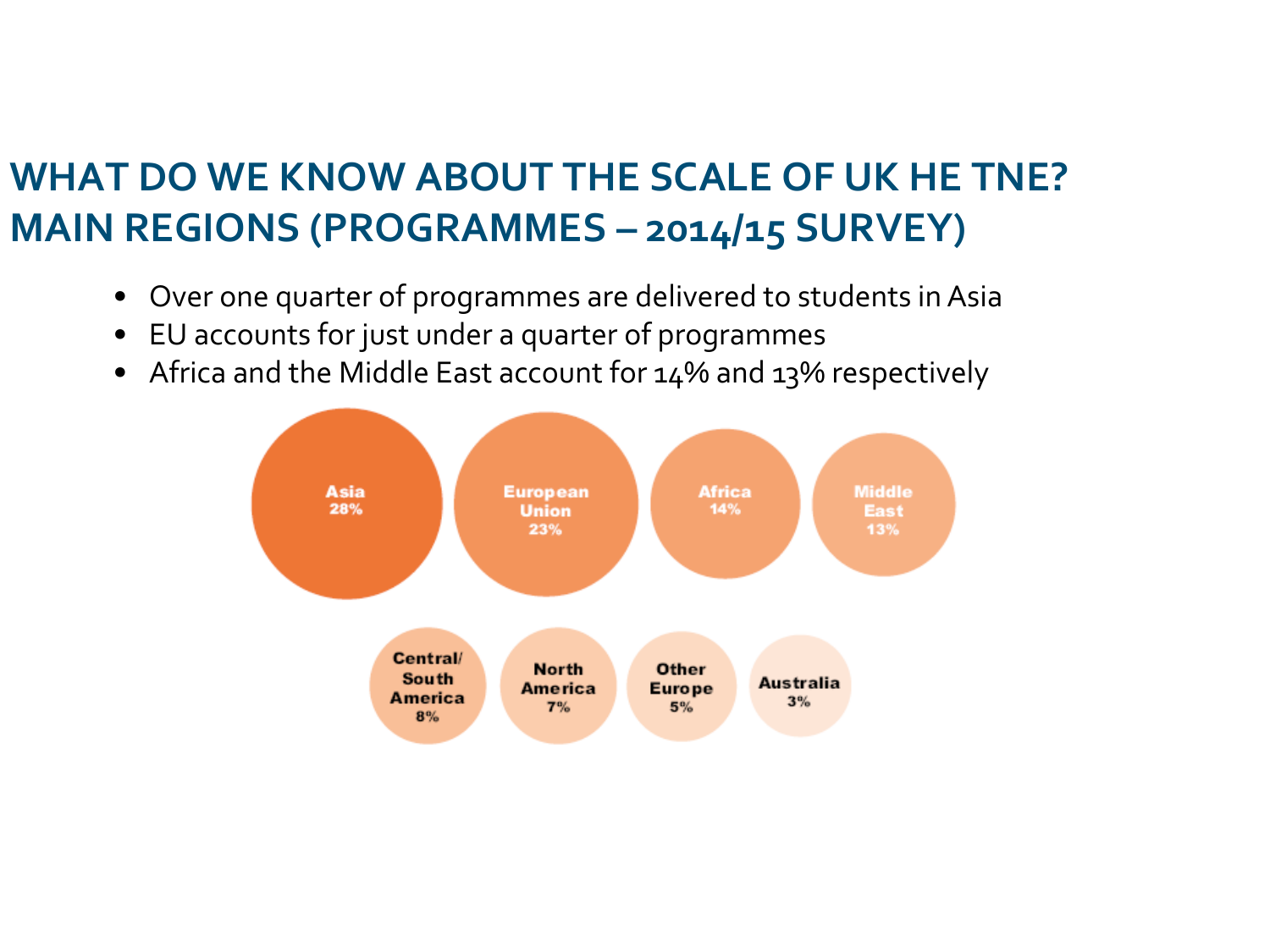

# **The models**

**Kevin Van-Cauter, Higher Education Adviser, the British Council**

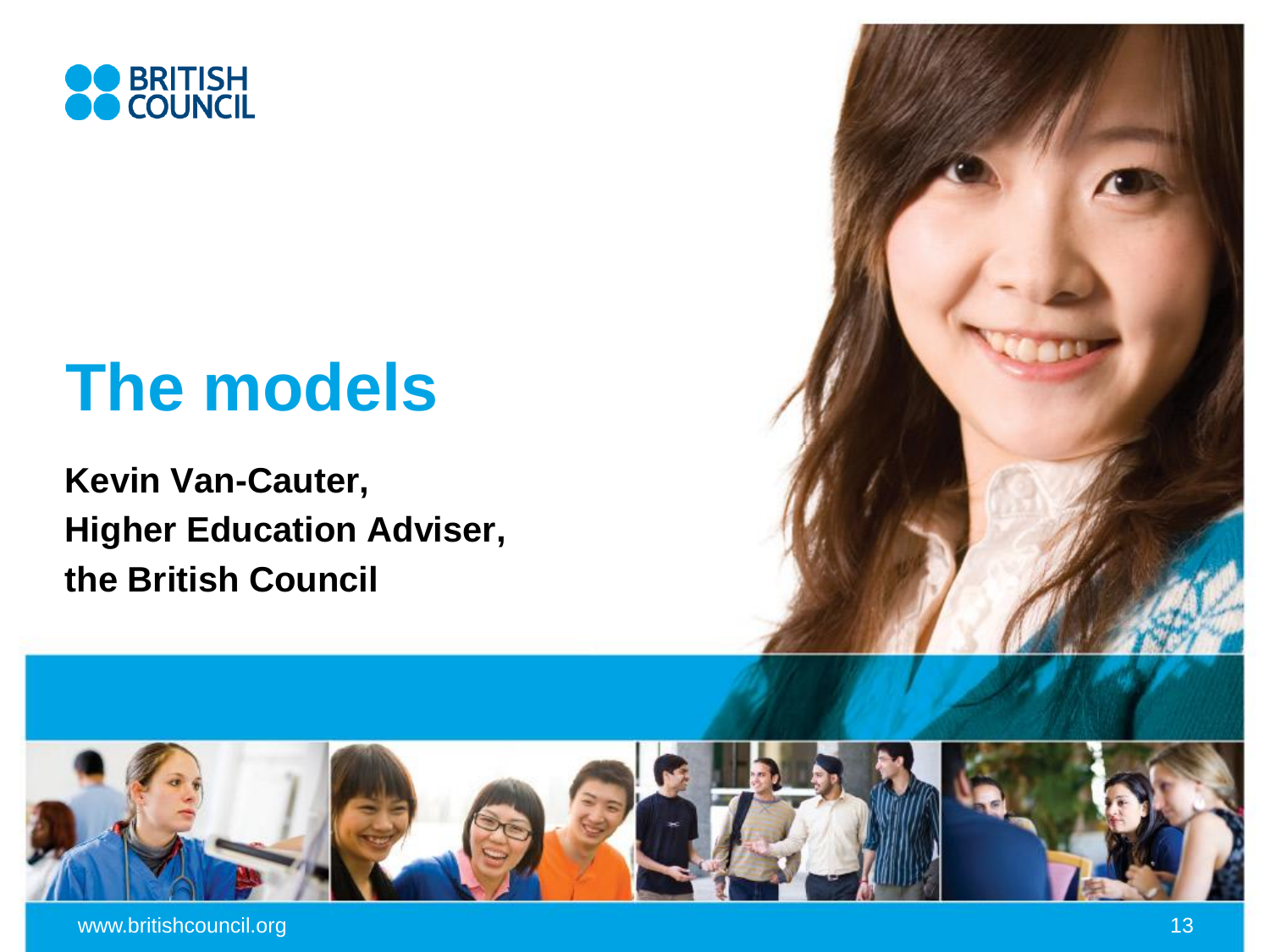## **Models continued**

#### **Joint award**

The award is given jointly by two (or more) HEIs. The model is usually implemented by peer institutions where it is seen as inappropriate for either to take the lead. Each institution contributes a proportion of the programme delivery and arrangements are jointly agreed between institutions

#### **Dual award (may be known as double)**

An award is given by the UK HEI and also by one or more partners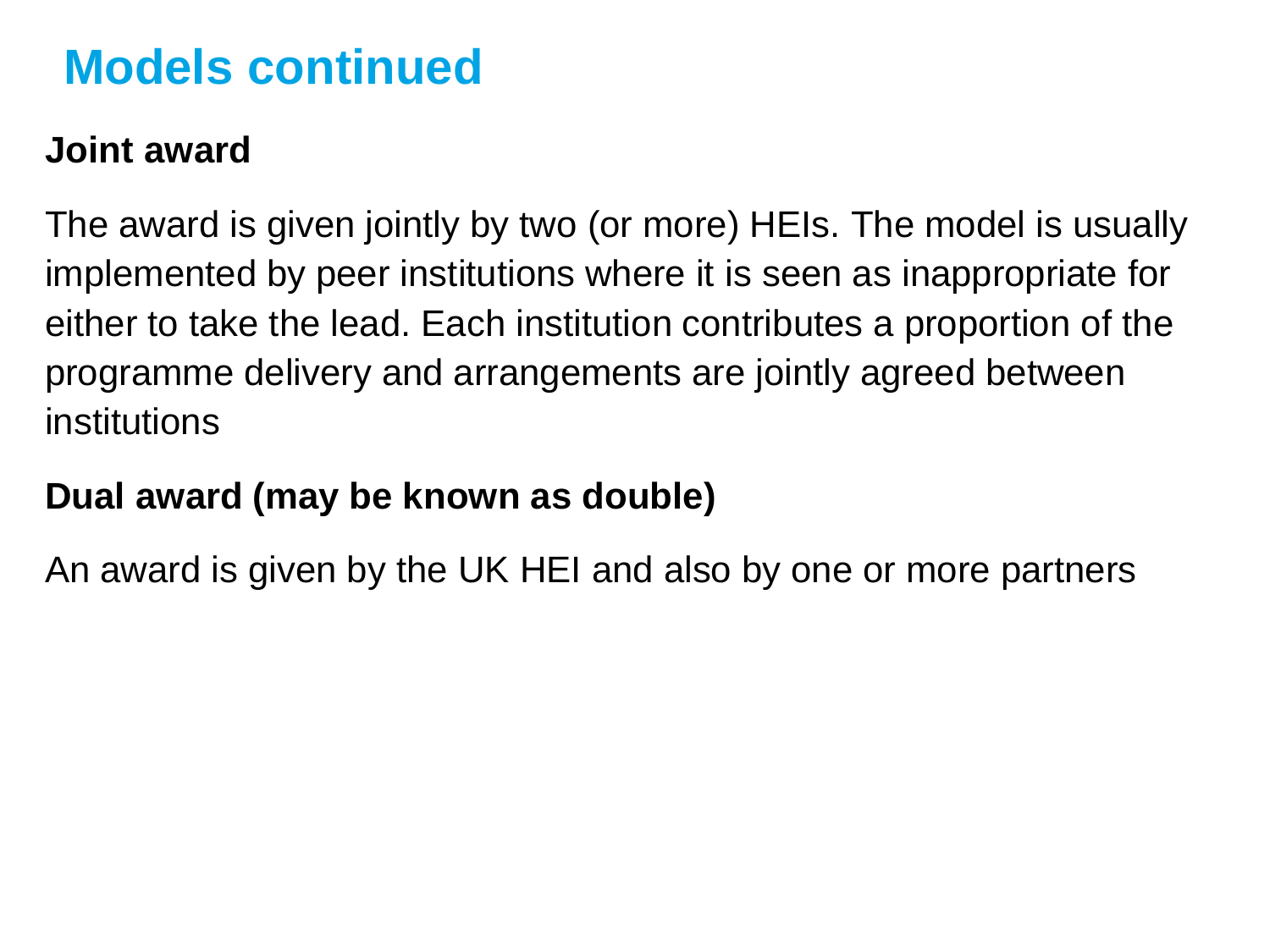# **The benefits of TNE**

Benefits of TNE to the providing institution identified include:

- reaching new students
- diversifying education programme delivery
- developing a brand/reputation for the quality of education provision

For students:

- the ability to gain a more international outlook
- develop intercultural competence
- the chance to develop analytical thinking skills.
- Students feel that teaching methods on TNE programmes rely more critical thinking and voicing of opinions. These skills are highly valued by both students and employers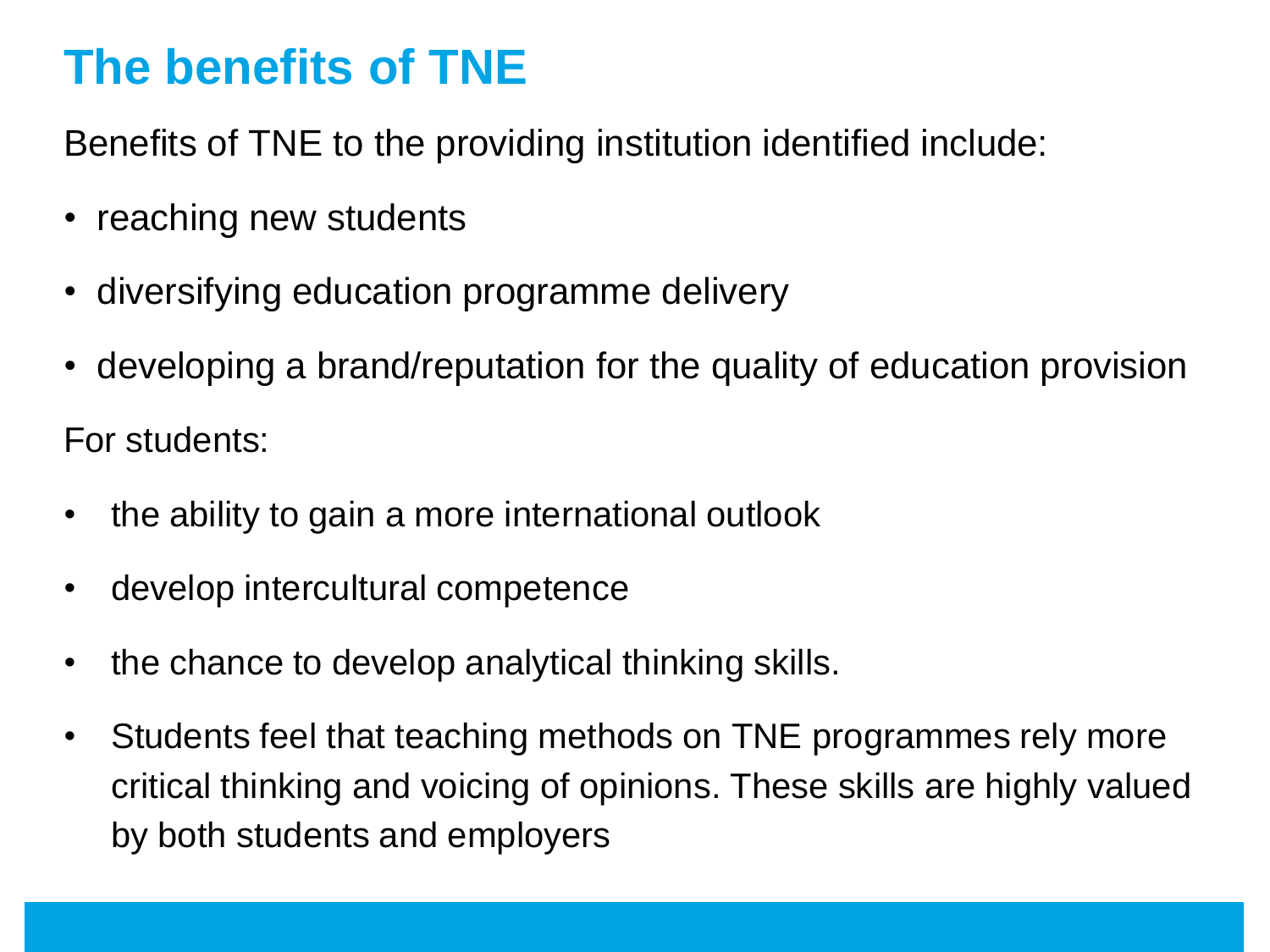## **Benefits to partners**

- Access and capacity building
- Academic impacts: significant knowledge transfer via quality assurance processes, teaching and assessment methods & program management.
- Skills: gaps being addressed, especially at masters level. Evidence of employers engaging TNE graduates.
- Socio-cultural impacts: importance of English language and intercultural competence.